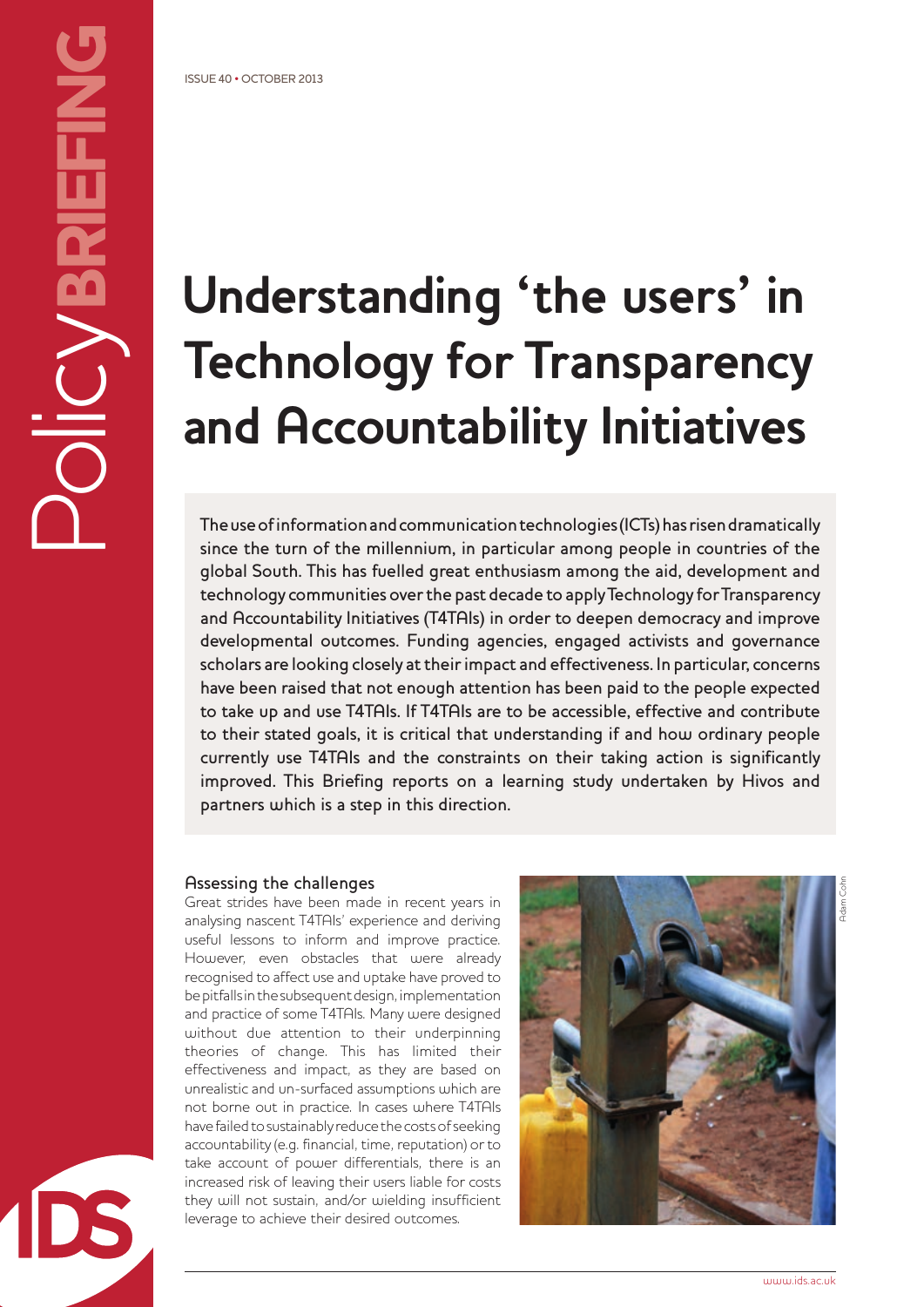# Case Study 1: Mobile Phones for Improved Access to Safe Water (M4W)

M4W was initiated by SNV Uganda, and has been carried out in partnership with Sustainable Services at Scale (Triple-S) of IRC International Water and Sanitation Centre (IRC), Makerere University, WaterAid, and the Ugandan Ministry of Water and Environment. It was designed as a mobile and web-based way to report on defective water sources and develop a coordinated system for repairing them in timely fashion. M4W is supported by Twaweza and the Africa Technology and Transparency Initiative (ATTI).

#### How it works

M4W consists of two components: (i) water point mapping by Hand Pump Mechanics (HPMs), Community Development Officers and Community Health Assistants using Java-enabled telephone handsets and (ii) a citizen monitoring initiative through which water users report on functionality by sending text messages with any type of mobile phone. The learning study focuses on component (ii), since it is a transparency and accountability initiative strictly speaking.

#### Underlying assumptions

In M4W's theory of change, the ultimate desired impact of the citizen-monitoring component is stated clearly. However, the assumed connection between the desired impact, outcomes, outputs and inputs are vague. This makes it difficult to trace exactly how the initiative has unfolded. M4W's starting assumptions about potential users' access, capacity and motivation to use information and communication technologies (ICTs) have turned out to be overly optimistic.

#### Findings

- Users did not assume the role of reporting problems with their water sources as readily as envisaged: after nine months of programme implementation in seven districts, only 65 text messages had been received.
- The lack of uptake likely stems from a lack of awareness for many potential users. Potential users were not adequately sensitised and the system used for labelling water points and advertising M4W was subject to vandalism and degradation.
- Among those who were aware of M4W, many were not using the system as envisaged but were calling mechanics directly. This is a very rational practice from their perspective, since it gets them quicker responses than going through the system. But it effectively bypasses the potentially accountability-enhancing parts of the M4W system.
- For M4W, like many other SMS-based initiatives, the anonymity of texting means that the sex of those reporting faults to M4W cannot be detected. Anecdotal evidence and interviews suggest that women often do not have the same access to M4W as men, given norms about communication with public officials and differential access to and ability to use mobile phones.
- Justifiably, users expect to be contacted directly and informed on the action taken to remedy the fault they reported. Some M4W actors are keenly aware that lack of direct feedback to users limits the programme's credibility and popularity, and recognise that no local-level direct feedback mechanism has been set in place.
- In Lira, Uganda, one of the areas where M4W operates, many people tend not to voice their basic needs even when invited. Operating staff attribute this to the fact that many there have spent years living in displacement camps during conflict, and developed passive attitudes rather than actively demanding their rights and needs.
- Other explanations for limited uptake include the cost to individuals of sending a text, lack of familiarity with texting, the defective water point labelling system, hasty or non-existent awareness-raising on the part of HPMs, and generally a widespread lack of knowledge about M4W.
- M4W is addressing a number of these challenges for example by investigating better labelling systems for the water points and exploring voice as an alternative SMS for citizen reporting. The fact that M4W is being piloted in multiple districts has allowed its implementers to test assumptions about usage in different geographical spaces and contexts, and adapt accordingly.

"In Lira, Uganda, many people tend not to voice their basic needs even when invited. Operating staff attribute this to the fact that many there have spent years living in displacement camps during conflict, and developed passive attitudes rather than actively demanding their rights and needs"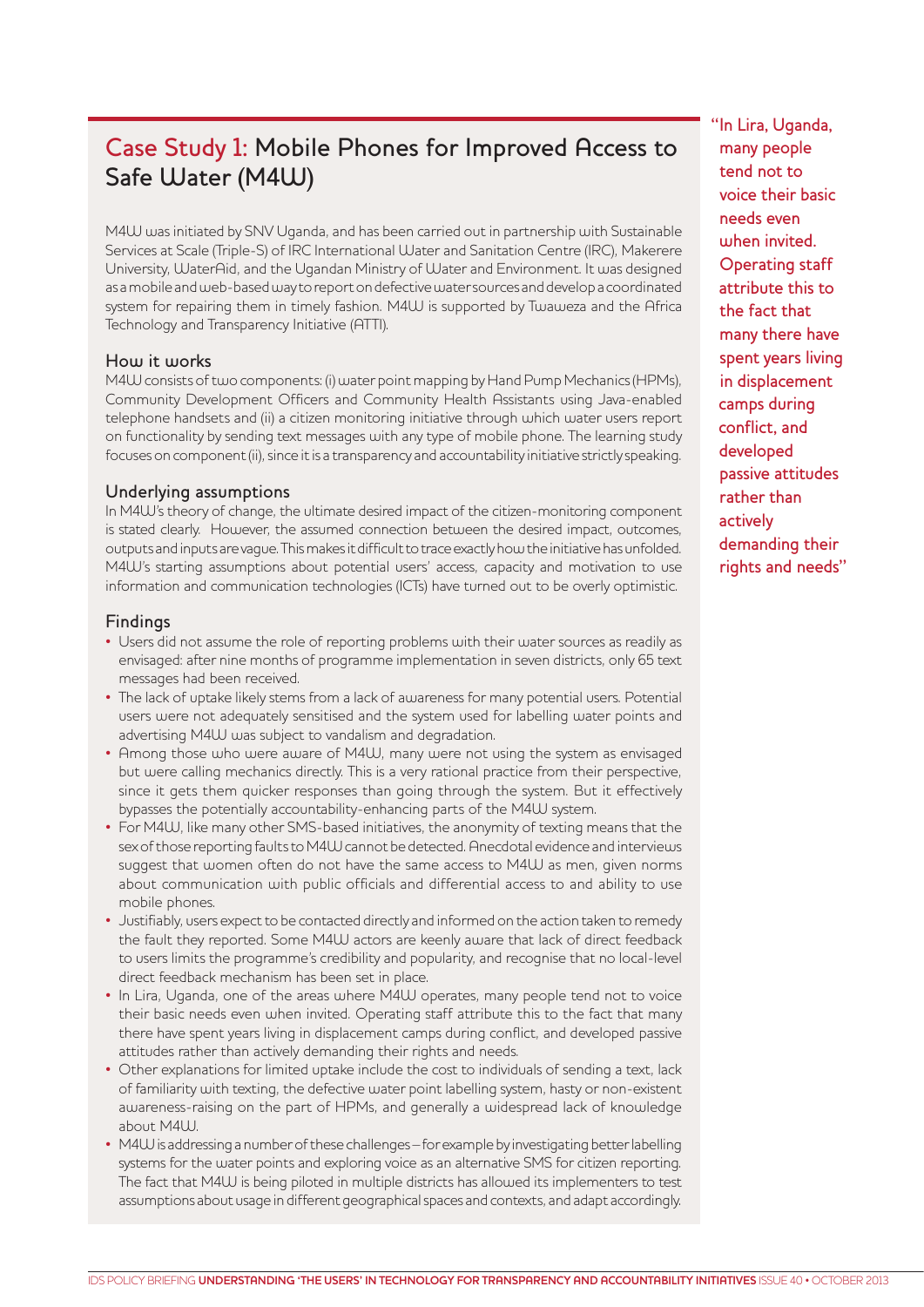## Case Study 2: TRAC FM

TRAC FM is an initiative supported by Hivos, Twaweza and the Africa Technology and Transparency Initiative (ATTI), aiming to strengthen public debate and mechanisms of accountability by analysing data gathered from a wide range of people through surveys conducted during live radio talk-shows and feeding this data back into the public debate. It has been designed as a learning pilot, meant to provide experience and lessons to inform the design and roll-out of a fullyfledged project.

### How it works

Easy-to-use software allows radio presenters to hold surveys during their talk-show to which listeners can and are encouraged to react via SMS (free of charge). The radio polls gather information from citizens about service delivery in Kampala and four other districts. Text messages collected by TRAC FM are processed by visualisation software and instantly relayed to FM stations where radio talk-show hosts can verbally feed the data back into the public debate. The data gathered both serves TRAC FM's own purposes of programming, campaigning and research and analysis, and can be shared with other actors (NGOs, media, government) subject to privacy considerations.

#### Underlying assumptions

TRAC FM was based on the following underlying assumptions about users and uptake, most of which were implicit rather than explicit in the design stage.

- For citizen voice to lead to government responsiveness, a key missing ingredient is citizens' knowledge of policy-related issues.
- A major explanation for poor service delivery is a nonfunctional feedback loop between citizens and service providers, and politicians.
- TRAC FM users are representative of Ugandan citizens more broadly.
- Anonymity of SMSs compared to other ways of expressing voice makes people freer in what they say.
- Potential electoral implications of non-responsiveness motivate politicians to respond by applying and enforcing better regulation of service deliverers.
- Insertion of TRAC FM poll data into print media fuels public debate and stimulates government responsiveness.

#### Findings

- TRAC FM developed starting assumptions about user numbers based on extensive research. These proved to be largely realistic. However, little attention or priority was given at design stage to biases affecting uptake or the possibility of differentiated uptake.
- With regard to listeners and one-off participants, the number of people who participated in at least one TRAC FM poll far outstripped expectations. The proportion of urban users was lower than expected while the proportion of rural users was higher than expected. The 25 – 35 age group dominates.
- In the case of TRAC FM, the laissez faire attitude taken to its catchment population has meant that uptake reflects many 'naturalised' biases that exist in society, particularly gender bias. Ten per cent of TRAC FM participants are women, in all regions of Uganda, likely reflecting mobile ownership patterns and women's reluctance to participate in public debate more generally.
- Those who participate in TRAC FM polls see them as a useful platform for informing the wider society about problems and applying pressure for change.
- For TRAC FM, the availability of a variety of alternative urban radio stations and opinion-polling programmes and platforms and the fact that users exercise choice between these, makes non-user status more understandable and less telling about the T4TAI itself.

#### Lessons learnt

Drawing on the experiences of the T4TAIs in the highlighted case studies, and elsewhere, there are clear lessons to be learnt in terms of informing the design, implementation and evaluation of future initiatives. These include:

- Among the myriad T4TAIs currently being implemented, **few are demonstrably transforming governance and accountability**. This may be not because they lack any transformative impact, but because they are presently not demonstrating it well.
- **T4TAIs' active participants are often the 'usual suspects'** – men, urban dwellers, and people with higher levels of education and/or access to information.
- It is not always certain that marginalised people actually want more direct means of engaging with their governments. The people who are meant to be 'sensitised'

and brought in are often **time-poor – especially women** – and also may have historic reasons to **expect little responsiveness** from their governments.

- The gender bias in uptake of both M4W and TRAC FM draws attention to the **risks of T4TAIs unwittingly 'empowering' only some kinds of citizen**, which could further entrench discrimination and social exclusion rather than increase accountability and equity for all.
- There is evidence that many organisations put insufficient thought and resources into publicising their initiatives, and that this contributes to low uptake. **Targeted outreach to particular user groups** is an element of particular importance in the theories of change of many T4TAIs.
- **Response, feedback and interactivity are important determinants of uptake and sustained use.** Among users there is a desire to see that the information they contribute is being used in some way.